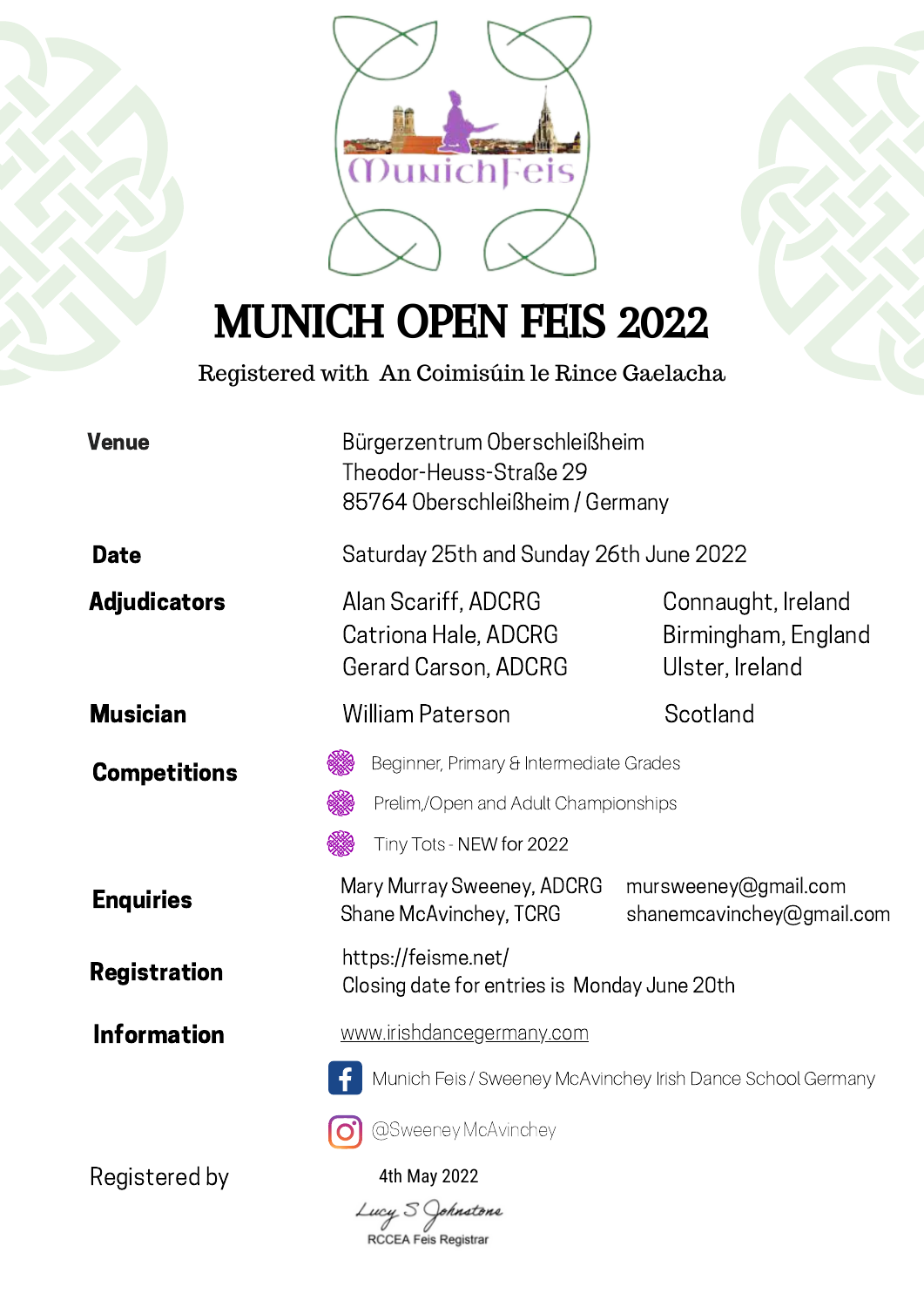

# Cead Mile Fáilte

Dear Friends, A Chairde,

A very warm welcome is extended to you from the heart of Bavaria, Germany to this year's 17th Munich Feis. We are returning once again to our wonderful venue in Oberschleissheim. The venue is situated north of Munich on the S1-Trainline direct from Munich Airport.

We will be running three stages, with trophies for all 1st place winners, top 3 dancers in all Trophy dances and combined Prelim/Open Championships.

Our awards stage will be in the Conference Room next door for most of Saturday and Sunday. We will once again have our Tir na nOg , TinyTots Under 6 and 6 - 9 first timer competitions for our future dancing stars from Europe.

Killian Schmidt our Feis Mascot Teddy will be presented to all Trophy winners (Beginner, Primary and Intermediate) and Prelim/Open Championship winners. Our fun blind Treble Reel competitions, the New Contemporary Traditional Hornpipe competitions plus our Junior and Senior Parade of Champions Champion are sure to keep our audience entertained !!

For teachers we are offering a full Hospitality Suite operating throughout the day, where you are welcome to come along and relax, chat and have a bite to eat. Thank you once again to our Sweeney McAvinchey families and volunteers.

There are hotels all at the next train stop at Unterschleissheim which are easily accessible to the feis venue, no car is needed.

Tir na nOg our home of Sweeney McAvinchey would like to thank you for your support in previous years and we look forward to welcoming you all again this year. A practice area will be available for all dancers downstairs. Beats Irish Dancewear will be their for all your feis needs and can be contacted at <https://www.beats-irishdancewear.com/>

Updates will be on our Munich Feis Facebook page and website in the weeks running up to our feis.

Looking forward to welcoming you to Munich again this Summer !! Safe travels,

Mary Sweeney ADCRG, Shane McAvinchey TCRG Eileen Tuite TCRG, Lucy Johnstone TCRG, Ana Garcia Moheno TCRG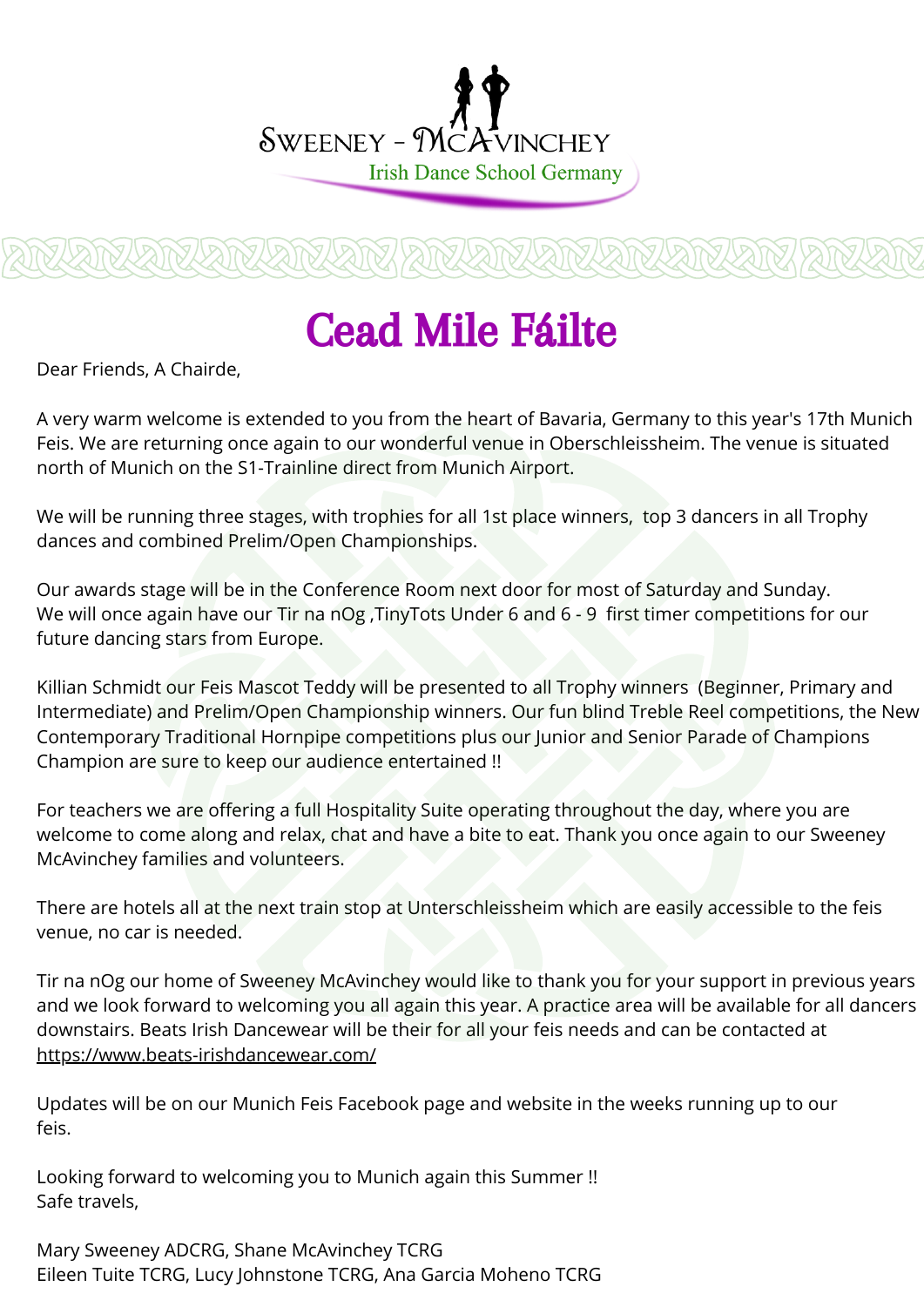**All Championship winners from 2019 should please ensure their trophies are returned on time and engraved with winners name for the relevant competition.**

## **FEIS DETAILS**

## **Fees**

Solo Competitions 5.50 Euro Traditional, Treble Reel ,Trad Hornpipe, Soft / Light Trophy 6.50 Euro Open Championship 38.00 Euro including paperless results Adult Championships 38.00 Euro including paperless results

RCCEA Fee 1.00 Euro / dancer

Trophies for all first places

Admittance fee for spectators 12.00 Euro for the whole day, with 8.00 Euro charged for an additional day (attendee must still have previous day's wristband on)

Dancers and children Under 16 free.

## **ONLINE REGISTRATION BY TEACHERS**

Registration can be done by teachers using the Feisme system on https://feisme.net/

**Entries to be received no later than Monday June 20th 2022. Entries will open shortly.**

Changes and additions to entries can be made on the day.

Payment has to be made on the day of the feis in cash at the entry table by one representative from each dance school.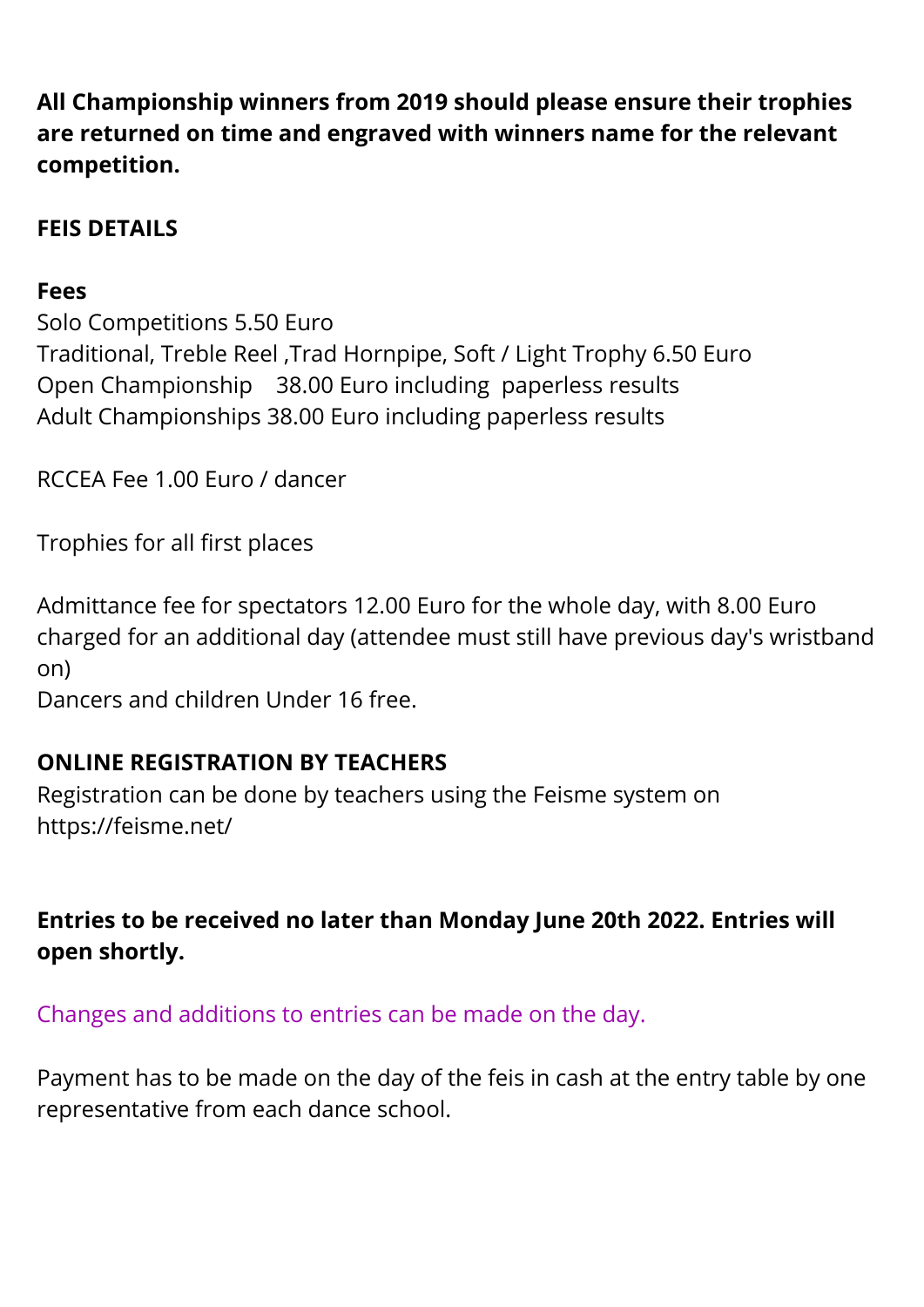## **Munich Feis 2022 Syllabus**

Provisional Timetable

|                    | <b>Saturday June 25th Munich Feis</b> |                    |                    |                     | <b>Sunday June 26th</b>                      | <b>Munich Feis 2022</b> |                    |
|--------------------|---------------------------------------|--------------------|--------------------|---------------------|----------------------------------------------|-------------------------|--------------------|
| <b>Beginners</b>   | Floor 1                               | <b>Stage</b>       | Floor <sub>2</sub> |                     |                                              |                         |                    |
| 8:30 AM            | Under 7                               | $7 - 9$            | $9 - 11$           |                     |                                              |                         |                    |
| 10:30 AM           | Under 9                               | $9 - 11$           | $11 - 13$          | <b>Beginners</b>    | Floor 1                                      | <b>Stage</b>            | Floor <sub>2</sub> |
| Primary            | $13 - 16$                             |                    |                    | 9:00 AM             | $16 - 20$                                    | $20 - 30$               | Over 30            |
| 11:45 AM           | Tiny Tots *                           |                    |                    | Primary             |                                              |                         |                    |
|                    | Under 6                               | $6 - 9$            |                    | 10:00 AM            | $16 - 20$                                    | $20 - 30$               | Over 30            |
|                    | Ceili - 2H.3H,6H                      | <b>Bun/Tus</b>     |                    | 11:30 AM            | Ceili - 2H.4 H,6H/8H                         | <b>All levels</b>       |                    |
|                    | Under 9                               | $9 - 13$           |                    |                     | $16 - 25$                                    | Over 25                 |                    |
| 12:30 PM           | <b>Results and lunch</b>              |                    |                    | 12 noon             | <b>Results and lunch</b>                     |                         |                    |
| <b>Beginners</b>   | Floor 1                               | <b>Stage</b>       | Floor <sub>2</sub> | 12:30 PM            | Championships                                | <b>Prelim and Open</b>  |                    |
| 1:30 PM            | $11 - 13$                             | $13 - 16$          |                    |                     | 16 - 18, 18 - 21, over 21                    |                         |                    |
|                    | Ceili - 4h, 8h                        |                    |                    |                     | <b>Adult Championships</b>                   |                         |                    |
| 2.30 <sub>pm</sub> | Under 12                              | Over 12            | all levels         |                     | Under 30, Over 30                            |                         |                    |
| Intermediate       |                                       |                    |                    | <b>Intermediate</b> |                                              |                         |                    |
| 3.30pm             | $9 - 11$                              | u9/13 -16          | $11 - 13$          | 2:30 PM             | $16 - 20$                                    | $20 - 30$               | Over 30            |
| 5:00 PM            | Championships                         | <b>Prelim/Open</b> |                    | 4:00 PM             | <b>Traditional Hornpipe</b>                  | <b>All Levels</b>       |                    |
|                    | U10,10-12,12-14.14 -16                |                    |                    |                     | $16 - 18$                                    | $18 - 21$               | Over 21            |
|                    | Trad. Hompipe                         | All Levels         |                    |                     | Over 30                                      |                         |                    |
|                    | Under 11                              | $11 - 13$          | $13 - 16$          |                     | <b>Blind Treble Reel</b>                     | <b>All Levels</b>       |                    |
|                    | <b>Blind Treble Reel</b>              | All Levels         |                    |                     | $16 - 18$                                    | $18 - 21$               | Over 21            |
|                    | Under 11                              | $11 - 13$          | $13 - 16$          |                     | <b>O16 Parade of</b><br><b>Championships</b> |                         |                    |
| 8.30pm             | <b>U16 Parade of</b><br>Championships |                    |                    |                     |                                              |                         |                    |
|                    |                                       |                    |                    | 5.30pm              | <b>Finish</b>                                |                         |                    |

## **Numbered competitions will be available when entries open in the next weeks**

# Dances offered

### **Beginner - Primary - Intermediate**

Reel, Light Jig, Slip Jig, Single Jig Heavy Jig, Hornpipe, Traditional Set Dances Light & Heavy Trophy

### **Ceilis - All Levels**

2-Hand, 3-Hand, 4 Hand, 6 Hand and 8 Hand Reels or Jigs

### **Prelim/Open Mixed Championships**

judged by 3 judges over 3 rounds. If more than 15 dancers Championship will go to recall. Separate Prelim result and Top Boy / Girl recognised.

**Tiny Tots Under 6, 6-9 first timers ungraded Traditional Hornpipe Competition all levels Blind Treble reels all levels**

**Full timetable published when entries close on Monday 20th June**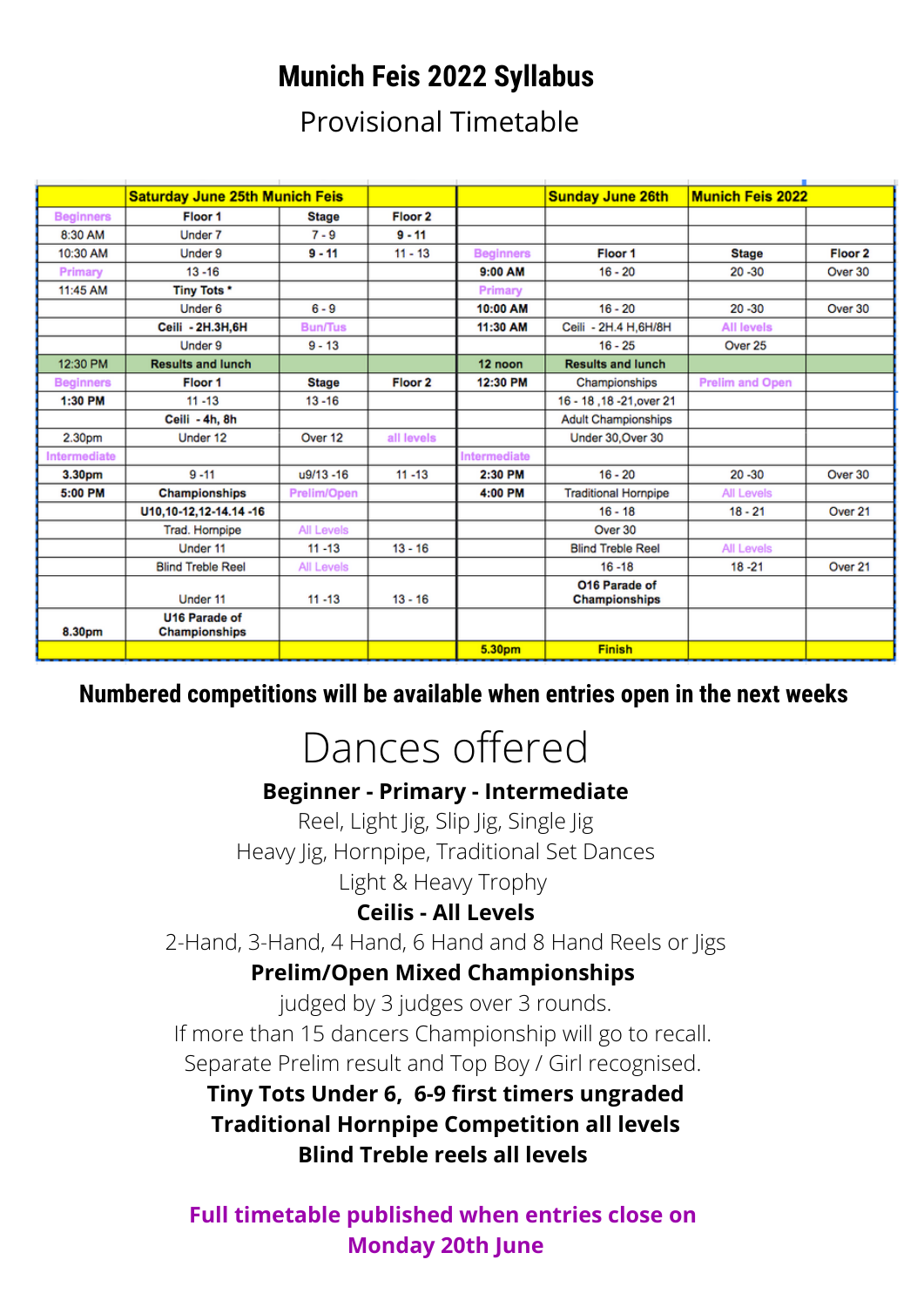#### **Hotels:**

The following hotels are within a couple of minutes drive from the feis venue

#### **Hotel Alarun (10 minutes by car)**

Weihenstephaner Strasse 2, 85716 Unterschleißheim, Germany https://alarun.de/

#### **Victor's Residenz-Hotel Munich (7 minutes by car)**

Keplerstraße 14, 85716 Unterschleißheim, Germany https://www.victors.de/hotels/victor-s-residenz-hotel-muenchen

#### **Abasto Hotel München Feldmoching (9 minutes by car)**

2 Paul-Preuß-Straße, Feldmoching - Hasenbergl, 80995 Munich https://www.abasto-feldmoching.de/

#### Please check www.booking.com for some great deals

#### **Venue information:**

Bürgerzentrum Oberschleißheim Theodor-Heuss-Straße 29 85764 Oberschleißheim / Germany

#### **Helpful websites:**

Hotel: [www.booking.com](http://www.booking.com/) Train: [www.bahn.de](http://www.bahn.de/) Flight: [www.skyscanner.com](http://www.skyscanner.com/) Tourism: <https://www.muenchen.de/int/en/tourism.html> Transport Munich: <https://www.mvg.de/en.html>

## Local Munich Feis rules

- **Trad Hornpipe competition** this competition is a follow up to the contemporary traditional hornpipe competition held online worldwide. It is danced at traditional speed for 32 bars, 2 at a time in lines of 10 like all solo competitions. 50% placement.
- **Tiny Tots** Under 6s can dance their 3's or 7's, one at a time. 6 9 new beginners are for dancers not taking part in the full graded competitions. They can dance 3's or 7's. Top Placing dancer will receive a sash and all dancers will receive a medal. Dancers will not move up a level as it is ungraded.
- **Prelim Championship** running alongside Open Championships. Prelim dancers will be required to tick the prelim box so tabulation can work out the prelim result. They will appear in the overall result mixed in with the opens in both solos and championship. The Top Placer will receive an award and sash.
- **Blind Treble Reel** dancers will dance 16 bars treble reel while the judge faces the audience. Dancers will be numbered with new numbers for this competition and these will be read out to the judges.
- **Parade of Champions** the top 3 from each Prelim/Open championship, along with the Prelim winner, from each Championship age group will be invited back to dance a step down the line in soft shoe either Reel or Slip Jig. Judges will choose one winner. Saturday's Under 16 Championship is sponsored by the Sweeney Family and Sunday's Over 16 Championship is sponsored by the McAvinchey Family.
- **Under 10 Championship** will be run as 3 rounds: to suit Ages Under 7 and 8, they will be able to dance their 3 rounds as soft shoe rounds. Under 9s will be required to dance a traditional set as their third round and Under 10s can choose to do a non traditional set if they wish.
- **Adult Championships**: Dancers are required to dance to 32 bars of music and will dance a choice of soft shoe (Reel or Slip Jig for ladies and Reel for gentlemen), heavy shoe (Heavy Jig or Hornpipe) and a Traditional Set.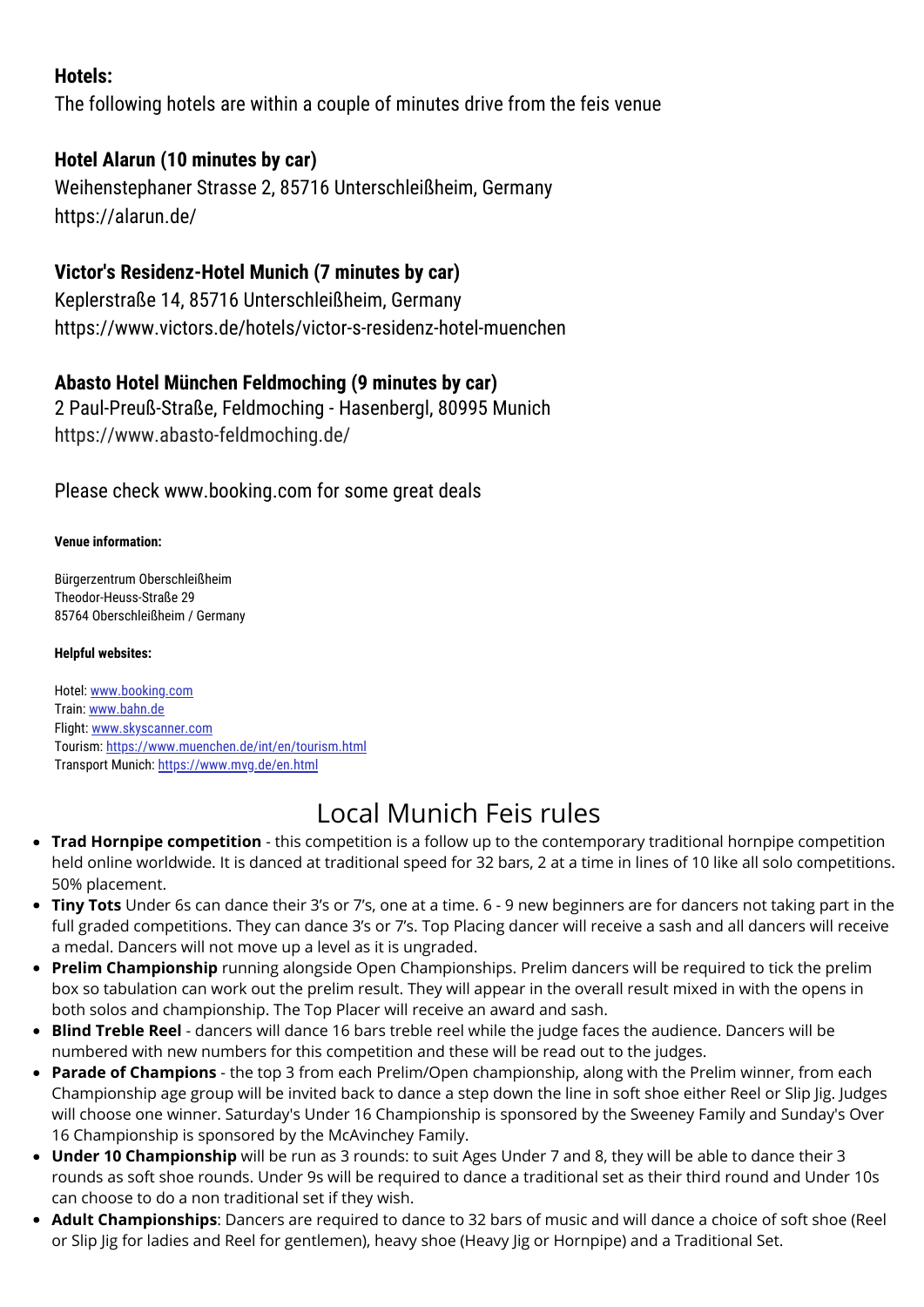# Rules and Guidelines

- 1. The Feis will run in accordance with the Rules of An Coimisiún Le Rincí Gaelacha.
- 2. Entries will only be accepted from persons currently registered with An Coimisiún .

3. The lodgement of an entry will be taken to mean that teachers and pupils understand these rules and undertake to abide by them.

4. Objections must be lodged in writing within one hour of the announcement of the result of a competition accompanied by a fee of 40 Euro, which will be refunded if the objection is upheld.

5. Age will be taken as on 1st January 2022 (whatever age you turn this year in 2022, you dance under

that age e.g. Date of birth is 29 May 2010, you dance under 12 all year long). Evidence of age may be requested.

6. The Adjudicator's decision is final.

7. **Beginners Grade** competitions are confined to dancers who have never won 1st or 2nd prize (also 3rd prize, please refer to rule 9) in any competition for that particular dance. In Beginners Grade competitions. Only basic steps may be performed. 8. Primary Grade competitions are confined to dancers who have never won 1st, 2nd or 3rd prize (please refer to the grid below) for that particular dance other than in Beginners Grade.

9. If a Beginner competition has six or more dancers, the first two places advance to the next grade, regardless of ties. If a Beginner competition has eleven dancers or more, then the first three places advance

to the next grade regardless of ties. (RTME ruling Sept. 2007)

10. If a Primary competition has six or more dancers, the first place advances to the next grade. If a Primary competition has eleven competitors or more, the first two places advance to the next grade regardless of ties. If a Primary competition has twenty competitors or more, the first three places advance to the next grade regardless of ties.

11. Beginners and Primary competitions are OPEN to dancers from ALL REGIONS.

12. Intermediate Grade competitions are open to all dancers who have not previously won 1st or 2nd prize

(please refer to grid) for that particular dance in Intermediate or Open Grades under the same or higher age limits. If a dancer in Continental Europe and Asia wins in Intermediate, they must advance into Prelim/Open for the rest of the calendar year. If they do not win in Prelim/ Open, they may return to Intermediate at the start of the next calendar year. (RTME ruling Sept. 2007). 13. For all Beginner, Primary and Intermediate competitions (excluding trophy competitions) the 32 bar

method that has been used at previous Feiseanna in Continental Europe will be applied.

14. Trophy Competitions: Dancers will dance 16 bars down the line in their chosen dance.

Light Shoe Trophy Competition are a choice of reel, light jig, slip jig and single jig.

Heavy Shoe Trophy Competitions will be a choice of heavy dances, heavy jig or hornpipe.

15. Where there are five dancers or less for Beginners, Primary and Intermediate competitions the results will not affect their grading.

16. Traditional set dances can only be performed in the Traditional Set competitions.

## GRADINGS in Continental Europe and Asia

| Grade        | <b>Number of Entries</b> | <b>Number of Dancers to progress</b>    |
|--------------|--------------------------|-----------------------------------------|
| Beginner     | 5 or less                | $\boldsymbol{0}$                        |
| Beginner     | 6 to 10                  | 1st & 2 <sup>nd</sup> Place             |
| Beginner     | $+11$                    | $1^{st}$ , $2^{nd}$ & $3^{rd}$ Place    |
| Primary      | 5 or less                | $\boldsymbol{0}$                        |
| Primary      | 6 to 10                  | 1 <sup>st</sup> Place                   |
| Primary      | 11 to 20                 | 1st & 2 <sup>nd</sup> Place             |
| Primary      | $+20$                    | $1^{st}$ , $2^{nd}$ & $3^{rd}$ Place    |
| Intermediate | 5 or less                | $\mathbf{0}$                            |
| Intermediate | 6 to 10                  | 1 <sup>st</sup> Place                   |
| Intermediate | $+11$                    | $1^{\text{st}}$ & $2^{\text{nd}}$ Place |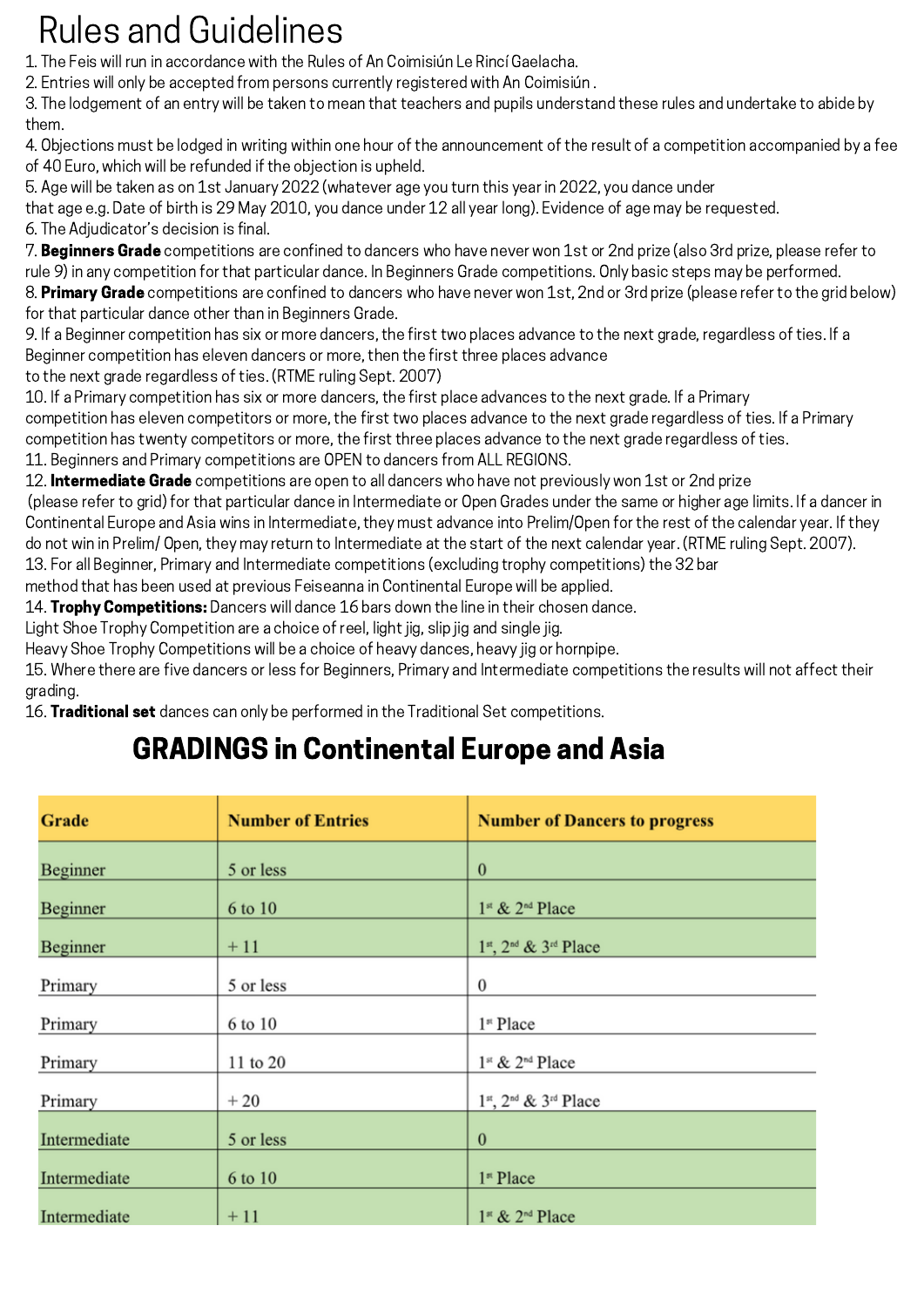17. Music will be played at the recognized An Coimisiún speeds for Contintental Europe. and Asia..

| <b>Dance</b> | <b>Beginner</b> | <b>Primary</b> | Intermediate/Open |
|--------------|-----------------|----------------|-------------------|
| Reel         | 121/123         | 116/118        | 113               |
| Light Jig    | 116             | 116            | 116               |
| Single Jig   | 124             | 124            | 124               |
| Slip Jig     | 121             | 118            | 113               |
| Heavy Jig    | 89              | 79             | 73                |
| Hornpipe     | 142             | 130            | 113               |

18. Dancers over 14 wearing all black must wear black tights.

19. If there are 40 or more in any competition, the organiser may split the competition into two different competitions according to age .

20. Special Trophies (Traditional Sets, Treble Reels, Beginner,Primary and Euro Trophies) may be retained by the winners but the perpetuals must be returned.

21. A panel of three adjudicators will judge all Championships.

22. Within the limits specified in the Rules of An Coimisiún, the Organisers may at their discretion cancel or combine competitions with insufficient entries.

25. Order and quiet must be kept in the hall, particularly while competitors are dancing.

26. Traditional Set Dance competitions are a choice out of six traditional; St. Patrick's Day, Blackbird,

Job of Journeywork, Garden of Daisies, King of the Fairies , Three Sea Captains and Jockey to the Fair.

27. Competitors must be in costume and ready to dance 30 minutes before their competitions are scheduled.

28. The Feis organisers cannot accept any liability for injury or loss or damage to property while on the premises.

29. The dress code in accordance with An Coimisiún rules will be strictly observed i.e., for the sake of modesty and in the

interest of safety to young people, dancers will not be permitted to walk around the Feis scantily dressed.

30. Only Feis officials may approach the adjudicators during competition sessions.

31. Make-up will not be permitted for any dancer under the age of 10 worldwide.

32. An Coimisiun has ruled that from 1st January each year, that no block, en pointe, stationary or moving,

be allowed to be performed for all ages up to and including the under-12 age group worldwide. The

under-12 Age Group will be allowed to toe walk from September 1st.

3. Provided that dancers are not disturbed by flashlights or the like, photography or video recording by persons other than official feis photographers is allowed during Beginners and Primary competitions and during all award ceremonies. During Intermediate,Prelims and Open competitions, this is reserved to any official feis photographer on site only. 34. No refunds will be made .

35. Female adult dancers participating in competitions entitled 'adult competition' and/or 'adult grade competition' (both solo and team) are required to wear opaque black tights of a denier

not less than 70. Over 18s are considered Adult dancers at this grades feis.